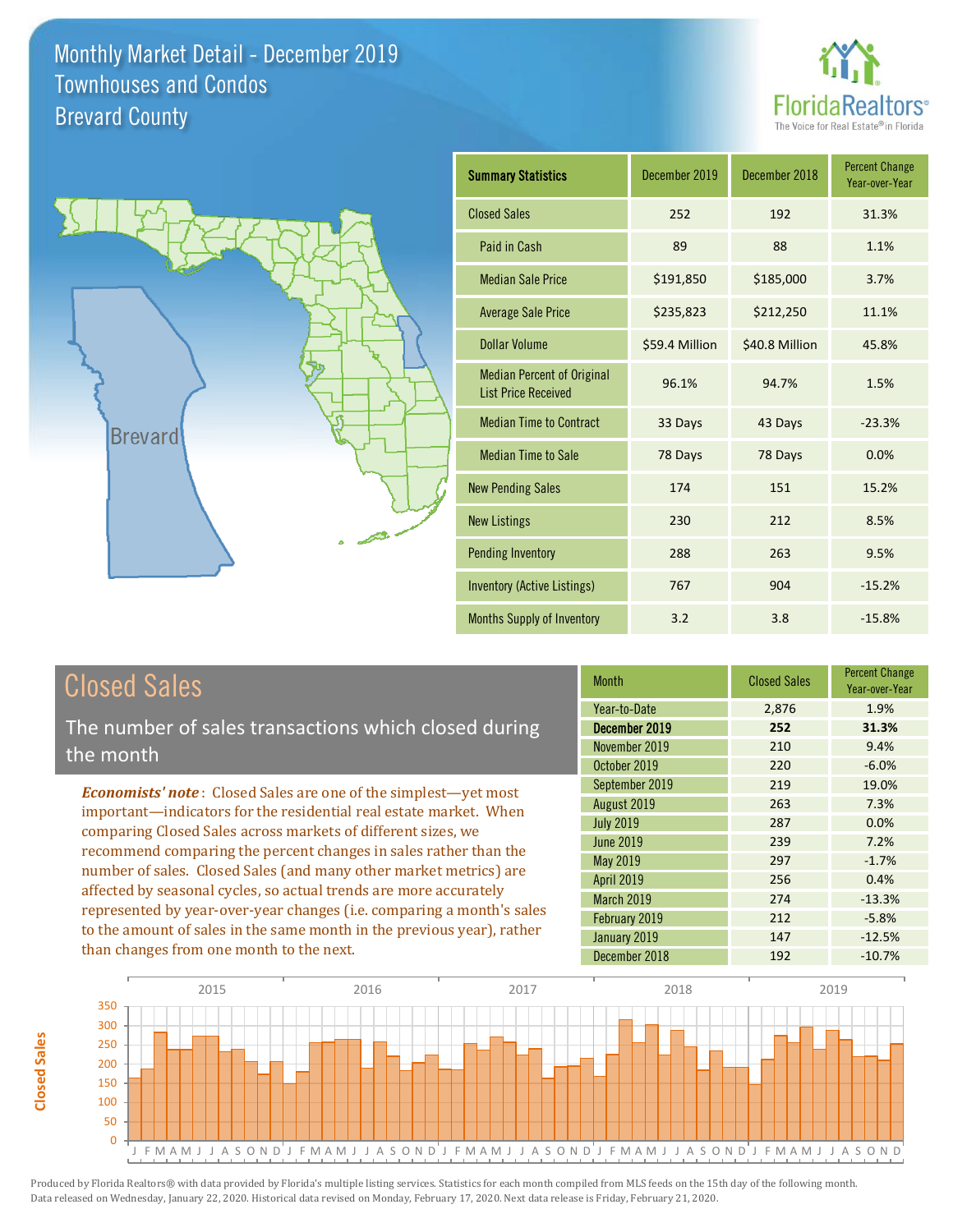this statistic should be interpreted with care.



108 -21.7%

| Cash Sales                                                                     | <b>Month</b>      | <b>Cash Sales</b> | <b>Percent Change</b><br>Year-over-Year |
|--------------------------------------------------------------------------------|-------------------|-------------------|-----------------------------------------|
|                                                                                | Year-to-Date      | 1,275             | $-11.2%$                                |
| The number of Closed Sales during the month in which                           | December 2019     | 89                | 1.1%                                    |
| buyers exclusively paid in cash                                                | November 2019     | 81                | $-15.6%$                                |
|                                                                                | October 2019      | 104               | $-14.0%$                                |
|                                                                                | September 2019    | 76                | $-19.1%$                                |
|                                                                                | August 2019       | 122               | 1.7%                                    |
| <b>Economists' note:</b> Cash Sales can be a useful indicator of the extent to | <b>July 2019</b>  | 122               | $-4.7%$                                 |
| which investors are participating in the market. Why? Investors are            | June 2019         | 100               | $-8.3%$                                 |
| far more likely to have the funds to purchase a home available up front,       | May 2019          | 137               | $-9.3%$                                 |
| whereas the typical homebuyer requires a mortgage or some other                | <b>April 2019</b> | 116               | $-12.1%$                                |
| form of financing. There are, of course, many possible exceptions, so          | <b>March 2019</b> | 138               | $-18.8%$                                |

J F M A M J J A S O N D J F M A M J J A S O N D J F M A M J J A S O N D J F M A M J J A S O N D J F M A M J J A S O N D 0 50 100 150 200 250 2015 2016 2017 2018 2019

## Cash Sales as a Percentage of Closed Sales

The percentage of Closed Sales during the month which were Cash Sales

*Economists' note* : This statistic is simply another way of viewing Cash Sales. The remaining percentages of Closed Sales (i.e. those not paid fully in cash) each month involved some sort of financing, such as mortgages, owner/seller financing, assumed loans, etc.

| <b>Month</b>      | <b>Percent of Closed</b><br>Sales Paid in Cash | <b>Percent Change</b><br>Year-over-Year |
|-------------------|------------------------------------------------|-----------------------------------------|
| Year-to-Date      | 44.3%                                          | $-13.0%$                                |
| December 2019     | 35.3%                                          | $-22.9%$                                |
| November 2019     | 38.6%                                          | $-22.8%$                                |
| October 2019      | 47.3%                                          | $-8.5%$                                 |
| September 2019    | 34.7%                                          | $-32.1%$                                |
| August 2019       | 46.4%                                          | $-5.3%$                                 |
| <b>July 2019</b>  | 42.5%                                          | $-4.7%$                                 |
| June 2019         | 41.8%                                          | $-14.5%$                                |
| May 2019          | 46.1%                                          | $-7.8%$                                 |
| <b>April 2019</b> | 45.3%                                          | $-12.5%$                                |
| <b>March 2019</b> | 50.4%                                          | $-6.3%$                                 |
| February 2019     | 50.9%                                          | $-17.0%$                                |
| January 2019      | 55.8%                                          | 5.3%                                    |
| December 2018     | 45.8%                                          | $-7.1%$                                 |

December 2018 88 -17.0%

January 2019 **82** -7.9%

February 2019

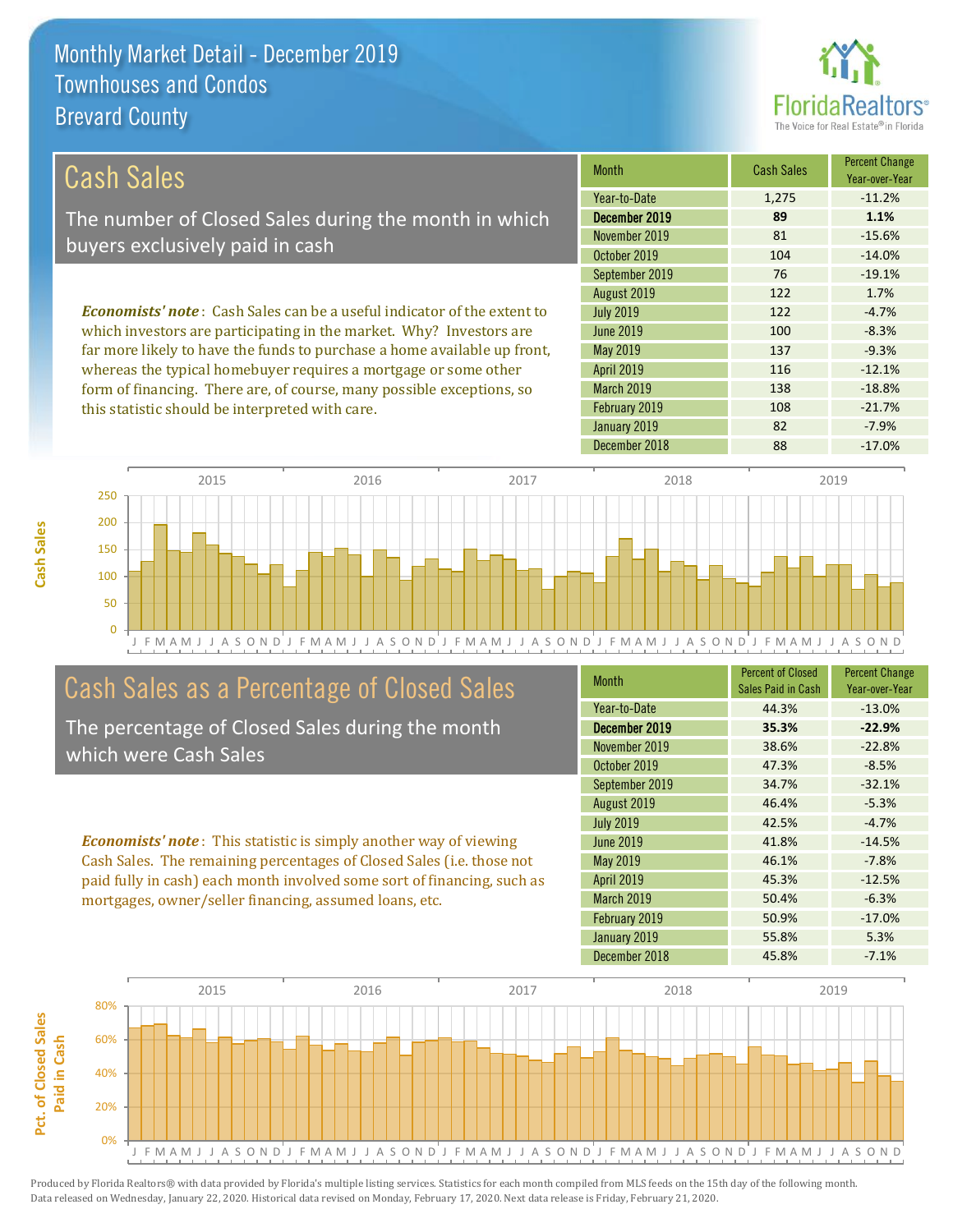

## Median Sale Price

The median sale price reported for the month (i.e. 50% of sales were above and 50% of sales were below)

*Economists' note* : Median Sale Price is our preferred summary statistic for price activity because, unlike Average Sale Price, Median Sale Price is not sensitive to high sale prices for small numbers of homes that may not be characteristic of the market area. Keep in mind that median price trends over time are not always solely caused by changes in the general value of local real estate. Median sale price only reflects the values of the homes that *sold* each month, and the mix of the types of homes that sell can change over time.

| <b>Month</b>      | <b>Median Sale Price</b> | <b>Percent Change</b><br>Year-over-Year |
|-------------------|--------------------------|-----------------------------------------|
| Year-to-Date      | \$185,750                | 7.4%                                    |
| December 2019     | \$191,850                | 3.7%                                    |
| November 2019     | \$195,000                | 18.0%                                   |
| October 2019      | \$185,000                | 5.7%                                    |
| September 2019    | \$199,990                | 18.3%                                   |
| August 2019       | \$185,000                | 2.8%                                    |
| <b>July 2019</b>  | \$183,000                | 7.2%                                    |
| <b>June 2019</b>  | \$200,000                | 14.3%                                   |
| May 2019          | \$187,000                | 3.9%                                    |
| <b>April 2019</b> | \$173,500                | $-8.7%$                                 |
| March 2019        | \$185,000                | 15.6%                                   |
| February 2019     | \$173,500                | 10.9%                                   |
| January 2019      | \$169,400                | 13.0%                                   |
| December 2018     | \$185,000                | 5.7%                                    |



## Average Sale Price

The average sale price reported for the month (i.e. total sales in dollars divided by the number of sales)

*Economists' note* : Usually, we prefer Median Sale Price over Average Sale Price as a summary statistic for home prices. However, Average Sale Price does have its uses—particularly when it is analyzed alongside the Median Sale Price. For one, the relative difference between the two statistics can provide some insight into the market for higher-end homes in an area.

| <b>Month</b>      | <b>Average Sale Price</b> | <b>Percent Change</b><br>Year-over-Year |
|-------------------|---------------------------|-----------------------------------------|
| Year-to-Date      | \$225,541                 | 7.8%                                    |
| December 2019     | \$235,823                 | 11.1%                                   |
| November 2019     | \$228,869                 | 10.6%                                   |
| October 2019      | \$214,790                 | 1.5%                                    |
| September 2019    | \$224,440                 | 11.0%                                   |
| August 2019       | \$220,228                 | 3.5%                                    |
| <b>July 2019</b>  | \$212,772                 | 1.9%                                    |
| <b>June 2019</b>  | \$247,139                 | 21.1%                                   |
| May 2019          | \$236,138                 | 5.2%                                    |
| <b>April 2019</b> | \$228,546                 | 2.6%                                    |
| <b>March 2019</b> | \$228,785                 | 11.1%                                   |
| February 2019     | \$213,441                 | 13.6%                                   |
| January 2019      | \$204,972                 | 2.1%                                    |
| December 2018     | \$212,250                 | 1.4%                                    |



Produced by Florida Realtors® with data provided by Florida's multiple listing services. Statistics for each month compiled from MLS feeds on the 15th day of the following month. Data released on Wednesday, January 22, 2020. Historical data revised on Monday, February 17, 2020. Next data release is Friday, February 21, 2020.

**Average Sale Price**

**Average Sale Price**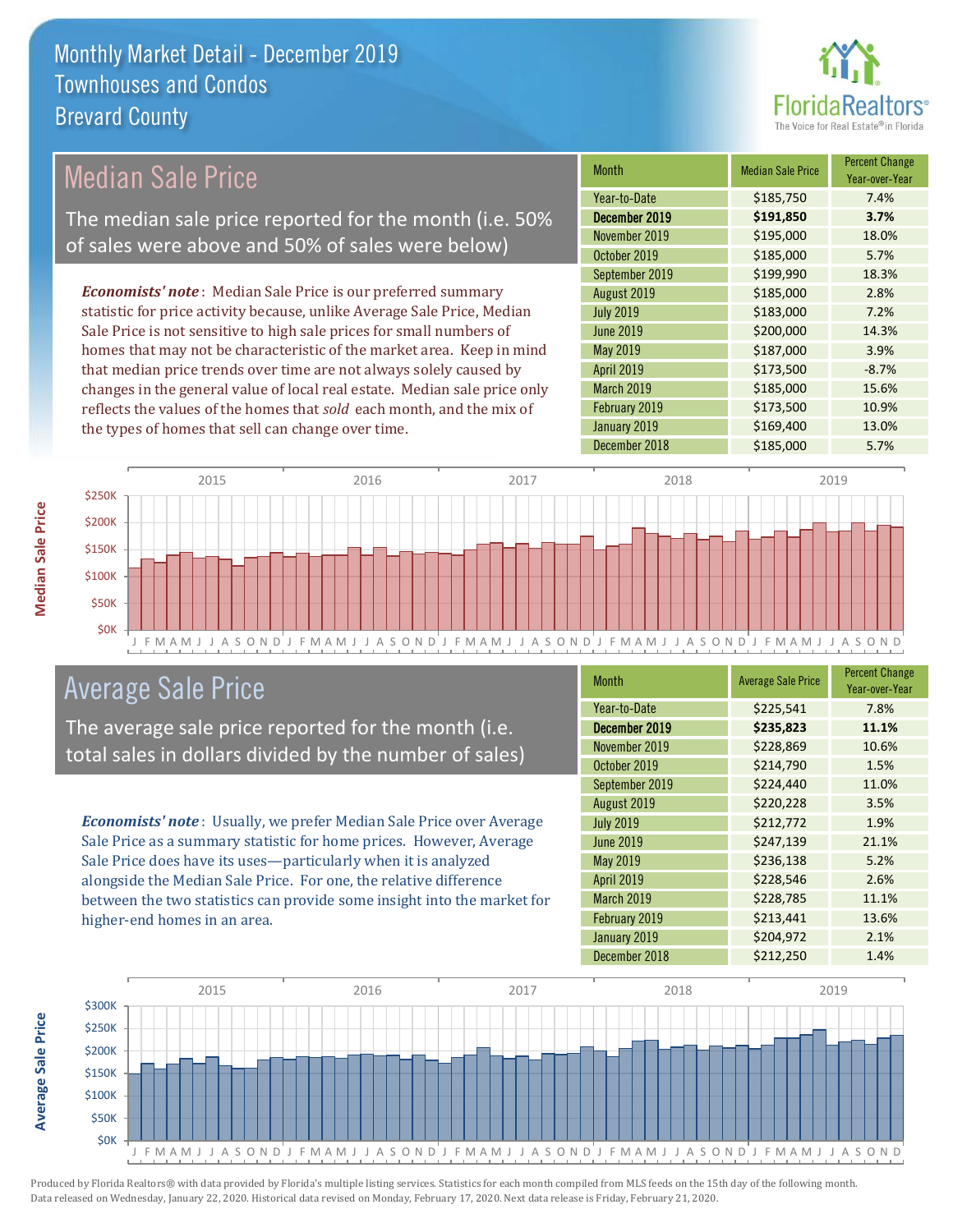

## ollar Volume

The sum of the sale prices for all sales which closed during the month

*Economists' note* : Dollar Volume is simply the sum of all sale prices in a given time period, and can quickly be calculated by multiplying Closed Sales by Average Sale Price. It is a strong indicator of the health of the real estate industry in a market, and is of particular interest to real estate professionals, investors, analysts, and government agencies. Potential home sellers and home buyers, on the other hand, will likely be better served by paying attention to trends in the two components of Dollar Volume (i.e. sales and prices) individually.

| <b>Month</b>      | Dollar Volume   | <b>Percent Change</b><br>Year-over-Year |
|-------------------|-----------------|-----------------------------------------|
| Year-to-Date      | \$648.7 Million | 9.9%                                    |
| December 2019     | \$59.4 Million  | 45.8%                                   |
| November 2019     | \$48.1 Million  | 20.9%                                   |
| October 2019      | \$47.3 Million  | $-4.6%$                                 |
| September 2019    | \$49.2 Million  | 32.1%                                   |
| August 2019       | \$57.9 Million  | 11.1%                                   |
| <b>July 2019</b>  | \$61.1 Million  | 1.9%                                    |
| <b>June 2019</b>  | \$59.1 Million  | 29.8%                                   |
| May 2019          | \$70.1 Million  | 3.5%                                    |
| <b>April 2019</b> | \$58.5 Million  | 3.0%                                    |
| March 2019        | \$62.7 Million  | $-3.7%$                                 |
| February 2019     | \$45.2 Million  | 7.0%                                    |
| January 2019      | \$30.1 Million  | $-10.6%$                                |
| December 2018     | \$40.8 Million  | $-9.4%$                                 |



## Median Percent of Original List Price Received

The median of the sale price (as a percentage of the original list price) across all properties selling during the month

*Economists' note* : The Median Percent of Original List Price Received is useful as an indicator of market recovery, since it typically rises as buyers realize that the market may be moving away from them and they need to match the selling price (or better it) in order to get a contract on the house. This is usually the last measure to indicate a market has shifted from down to up, so it is what we would call a *lagging* indicator.

| <b>Month</b>     | Med. Pct. of Orig.<br><b>List Price Received</b> | <b>Percent Change</b><br>Year-over-Year |
|------------------|--------------------------------------------------|-----------------------------------------|
| Year-to-Date     | 95.5%                                            | 0.0%                                    |
| December 2019    | 96.1%                                            | 1.5%                                    |
| November 2019    | 95.0%                                            | 0.5%                                    |
| October 2019     | 95.5%                                            | $-0.1%$                                 |
| September 2019   | 95.6%                                            | 1.0%                                    |
| August 2019      | 94.7%                                            | $-1.1%$                                 |
| <b>July 2019</b> | 95.6%                                            | $-0.1%$                                 |
| <b>June 2019</b> | 95.9%                                            | 0.0%                                    |
| May 2019         | 95.4%                                            | $-0.6%$                                 |
| April 2019       | 95.6%                                            | $-0.2%$                                 |
| March 2019       | 95.2%                                            | 0.2%                                    |
| February 2019    | 95.3%                                            | $-0.6%$                                 |
| January 2019     | 95.5%                                            | 0.0%                                    |
| December 2018    | 94.7%                                            | $-1.3%$                                 |

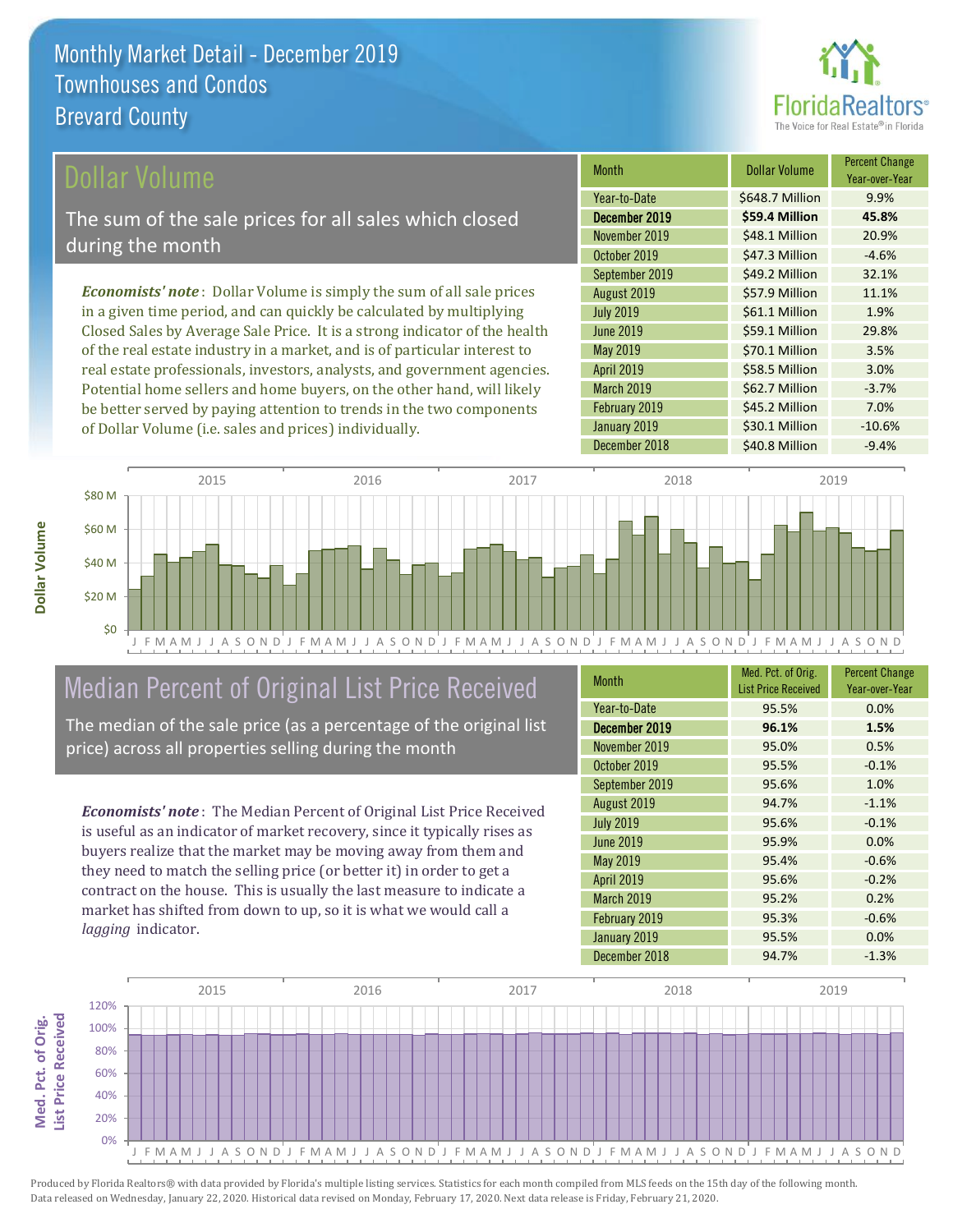

## Median Time to Contract

The median number of days between the listing date and contract date for all Closed Sales during the month

*Economists' note* : Like Time to Sale, Time to Contract is a measure of the length of the home selling process calculated for sales which closed during the month. The difference is that Time to Contract measures the number of days between the initial listing of a property and the signing of the contract which eventually led to the closing of the sale. When the gap between Median Time to Contract and Median Time to Sale grows, it is usually a sign of longer closing times and/or declining numbers of cash sales.

| <b>Month</b>      | <b>Median Time to</b><br>Contract | <b>Percent Change</b><br>Year-over-Year |
|-------------------|-----------------------------------|-----------------------------------------|
| Year-to-Date      | 43 Days                           | 38.7%                                   |
| December 2019     | 33 Days                           | $-23.3%$                                |
| November 2019     | 38 Days                           | 0.0%                                    |
| October 2019      | 47 Days                           | 56.7%                                   |
| September 2019    | 48 Days                           | 50.0%                                   |
| August 2019       | 50 Days                           | 100.0%                                  |
| <b>July 2019</b>  | 44 Days                           | 29.4%                                   |
| <b>June 2019</b>  | 34 Days                           | 0.0%                                    |
| May 2019          | 40 Days                           | 48.1%                                   |
| <b>April 2019</b> | 51 Days                           | 121.7%                                  |
| March 2019        | 45 Days                           | 18.4%                                   |
| February 2019     | 49 Days                           | 157.9%                                  |
| January 2019      | 35 Days                           | $-7.9%$                                 |
| December 2018     | 43 Days                           | 26.5%                                   |



## Median Time to Sale

**Median Time to** 

**Median Time to** 

The median number of days between the listing date and closing date for all Closed Sales during the month

*Economists' note* : Time to Sale is a measure of the length of the home selling process, calculated as the number of days between the initial listing of a property and the closing of the sale. *Median* Time to Sale is the amount of time the "middle" property selling this month was on the market. That is, 50% of homes selling this month took *less* time to sell, and 50% of homes took *more* time to sell. Median Time to Sale gives a more accurate picture than Average Time to Sale, which can be skewed upward by small numbers of properties taking an abnormally long time to sell.

| <b>Month</b>      | <b>Median Time to Sale</b> | <b>Percent Change</b><br>Year-over-Year |
|-------------------|----------------------------|-----------------------------------------|
| Year-to-Date      | 80 Days                    | 17.6%                                   |
| December 2019     | 78 Days                    | 0.0%                                    |
| November 2019     | 80 Days                    | 9.6%                                    |
| October 2019      | 83 Days                    | 25.8%                                   |
| September 2019    | 92 Days                    | 29.6%                                   |
| August 2019       | 81 Days                    | 30.6%                                   |
| <b>July 2019</b>  | 80 Days                    | 25.0%                                   |
| <b>June 2019</b>  | 73 Days                    | 2.8%                                    |
| May 2019          | 76 Days                    | 13.4%                                   |
| <b>April 2019</b> | 83 Days                    | 38.3%                                   |
| March 2019        | 78 Days                    | 4.0%                                    |
| February 2019     | 81 Days                    | 37.3%                                   |
| January 2019      | 74 Days                    | 0.0%                                    |
| December 2018     | 78 Days                    | 5.4%                                    |

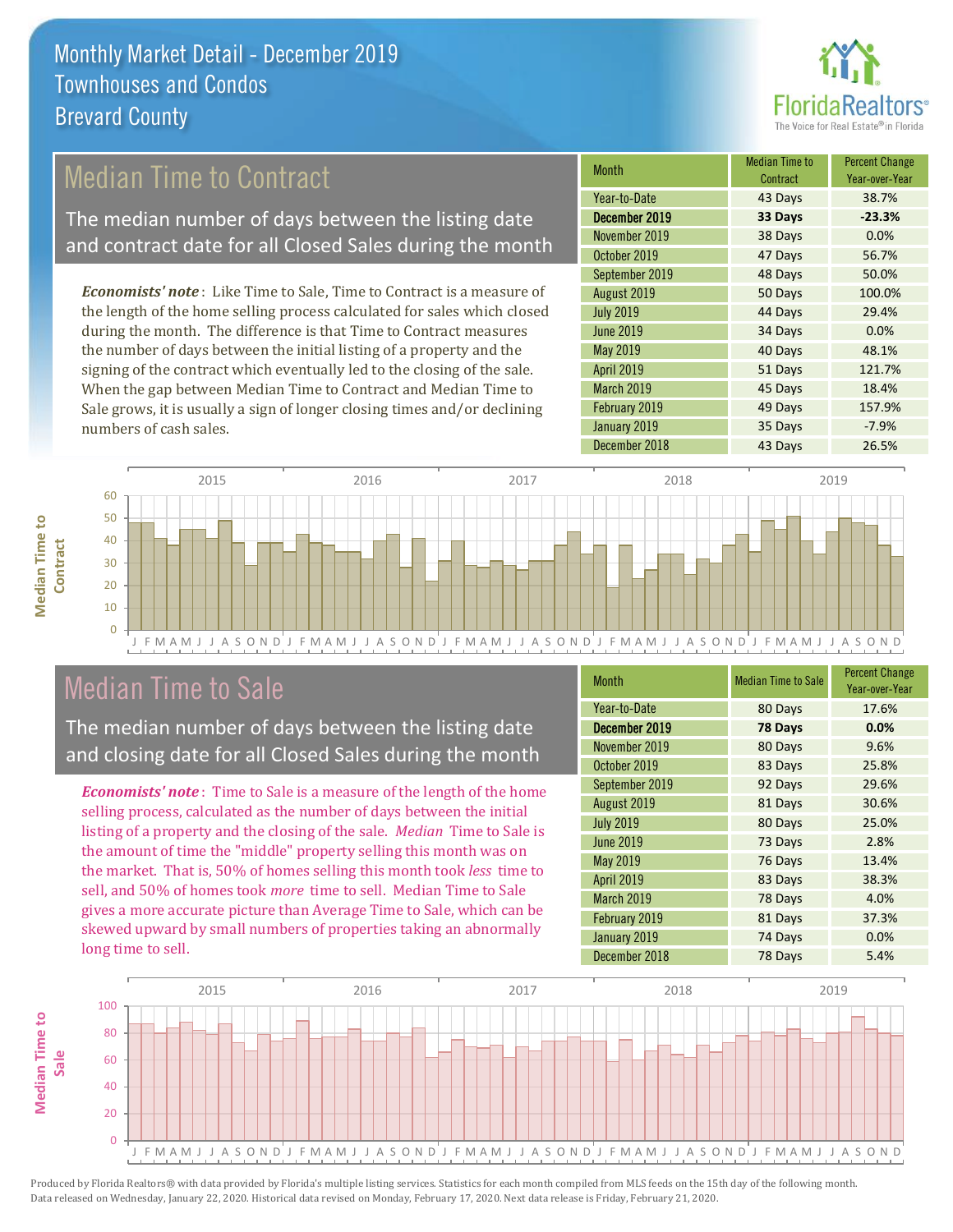

#### *Economists' note* : Because of the typical length of time it takes for a sale to close, economists consider Pending Sales to be a decent indicator of potential future Closed Sales. It is important to bear in mind, however, that not all Pending Sales will be closed successfully. Month New Pending Sales Percent Change Year-over-Year December 2019 **174 15.2%** Year-to-Date 3,114 2.6% May 2019 271 -7.2% November 2019 248 32.6% October 2019 267 20.3% July 2019 300 19.5% June 2019 296 26.5% September 2019 206 -8.4% August 2019 269 4.3% New Pending Sales The number of listed properties that went under contract during the month

So, the effectiveness of Pending Sales as a future indicator of Closed Sales is susceptible to changes in market conditions such as the availability of financing for homebuyers and the inventory of distressed properties for sale.

| Year-to-Date      | 3,114 | 2.6%     |
|-------------------|-------|----------|
| December 2019     | 174   | 15.2%    |
| November 2019     | 248   | 32.6%    |
| October 2019      | 267   | 20.3%    |
| September 2019    | 206   | $-8.4%$  |
| August 2019       | 269   | 4.3%     |
| <b>July 2019</b>  | 300   | 19.5%    |
| <b>June 2019</b>  | 296   | 26.5%    |
| May 2019          | 271   | $-7.2%$  |
| April 2019        | 279   | $-9.1%$  |
| <b>March 2019</b> | 285   | $-13.6%$ |
| February 2019     | 273   | $-13.3%$ |
| January 2019      | 246   | $-6.5%$  |
| December 2018     | 151   | $-21.4%$ |



# New Listings

The number of properties put onto the market during the month

*Economists' note* : New Listings tend to rise in delayed response to increasing prices, so they are often seen as a lagging indicator of market health. As prices rise, potential sellers raise their estimations of value—and in the most recent cycle, rising prices have freed up many potential sellers who were previously underwater on their mortgages. Note that in our calculations, we take care to not include properties that were recently taken off the market and quickly relisted, since these are not really *new* listings.

| <b>Month</b>     | <b>New Listings</b> | <b>Percent Change</b><br>Year-over-Year |
|------------------|---------------------|-----------------------------------------|
| Year-to-Date     | 3,592               | $-2.6%$                                 |
| December 2019    | 230                 | 8.5%                                    |
| November 2019    | 281                 | 0.7%                                    |
| October 2019     | 324                 | 15.3%                                   |
| September 2019   | 217                 | $-19.9%$                                |
| August 2019      | 284                 | $-16.0%$                                |
| <b>July 2019</b> | 282                 | 3.7%                                    |
| <b>June 2019</b> | 337                 | 30.6%                                   |
| <b>May 2019</b>  | 331                 | $-8.6%$                                 |
| April 2019       | 309                 | $-10.4%$                                |
| March 2019       | 313                 | $-8.7%$                                 |
| February 2019    | 310                 | $-9.6%$                                 |
| January 2019     | 374                 | $-2.6%$                                 |
| December 2018    | 212                 | $-4.1%$                                 |



**New Listings**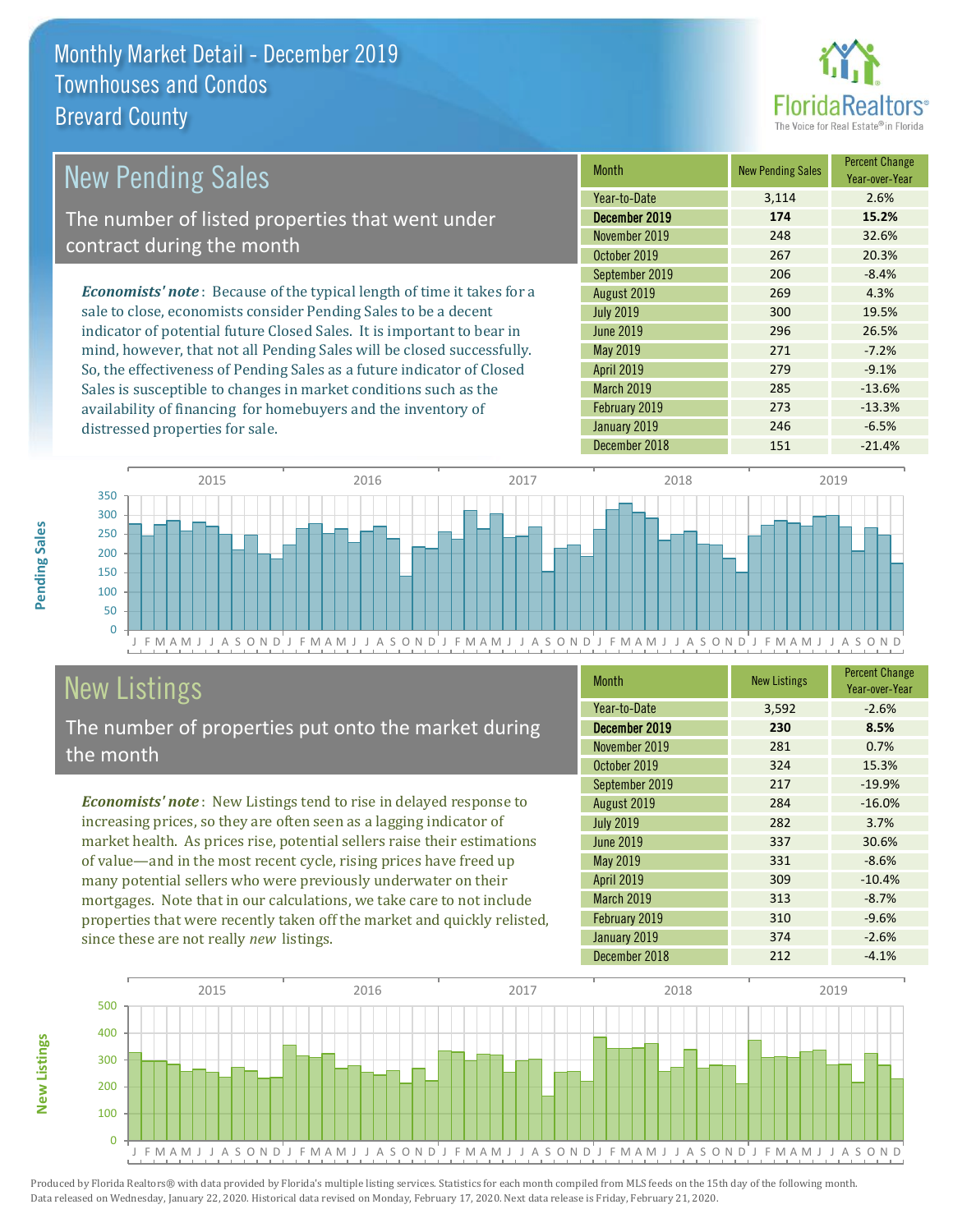

# Inventory (Active Listings) The number of property listings active at the end of the month

*Economists' note* : There are a number of ways to define and calculate Inventory. Our method is to simply count the number of active listings on the last day of the month, and hold this number to compare with the same month the following year. Inventory rises when New Listings are outpacing the number of listings that go off-market (regardless of whether they actually sell). Likewise, it falls when New Listings aren't keeping up with the rate at which homes are going off-market.

| Month                    | Inventory | <b>Percent Change</b><br>Year-over-Year |
|--------------------------|-----------|-----------------------------------------|
| <b>YTD (Monthly Avg)</b> | 869       | 6.1%                                    |
| December 2019            | 767       | $-15.2%$                                |
| November 2019            | 804       | $-10.5%$                                |
| October 2019             | 807       | $-4.6%$                                 |
| September 2019           | 797       | $-2.7%$                                 |
| August 2019              | 819       | 2.1%                                    |
| <b>July 2019</b>         | 853       | 10.9%                                   |
| <b>June 2019</b>         | 888       | 14.6%                                   |
| May 2019                 | 908       | 12.5%                                   |
| <b>April 2019</b>        | 902       | 15.1%                                   |
| March 2019               | 931       | 18.3%                                   |
| February 2019            | 967       | 18.2%                                   |
| January 2019             | 989       | 20.6%                                   |
| December 2018            | 904       | 23.8%                                   |



## Months Supply of Inventory

An estimate of the number of months it will take to deplete the current Inventory given recent sales rates

*Economists' note* : MSI is a useful indicator of market conditions. The benchmark for a balanced market (favoring neither buyer nor seller) is 5.5 months of inventory. Anything higher is traditionally a buyers' market, and anything lower is a sellers' market. There is no single accepted way of calculating MSI. A common method is to divide current Inventory by the most recent month's Closed Sales count, but this count is a usually poor predictor of future Closed Sales due to seasonal cycles. To eliminate seasonal effects, we use the 12-month average of monthly Closed Sales instead.

| <b>Month</b>             | <b>Months Supply</b> | <b>Percent Change</b><br>Year-over-Year |
|--------------------------|----------------------|-----------------------------------------|
| <b>YTD (Monthly Avg)</b> | 3.8                  | 5.6%                                    |
| December 2019            | 3.2                  | $-15.8%$                                |
| November 2019            | 3.4                  | $-10.5%$                                |
| October 2019             | 3.5                  | $-2.8%$                                 |
| September 2019           | 3.4                  | $-2.9%$                                 |
| August 2019              | 3.5                  | 0.0%                                    |
| <b>July 2019</b>         | 3.7                  | 12.1%                                   |
| <b>June 2019</b>         | 3.9                  | 14.7%                                   |
| May 2019                 | 4.0                  | 14.3%                                   |
| <b>April 2019</b>        | 3.9                  | 11.4%                                   |
| March 2019               | 4.1                  | 17.1%                                   |
| February 2019            | 4.2                  | 13.5%                                   |
| January 2019             | 4.2                  | 10.5%                                   |
| December 2018            | 3.8                  | 15.2%                                   |

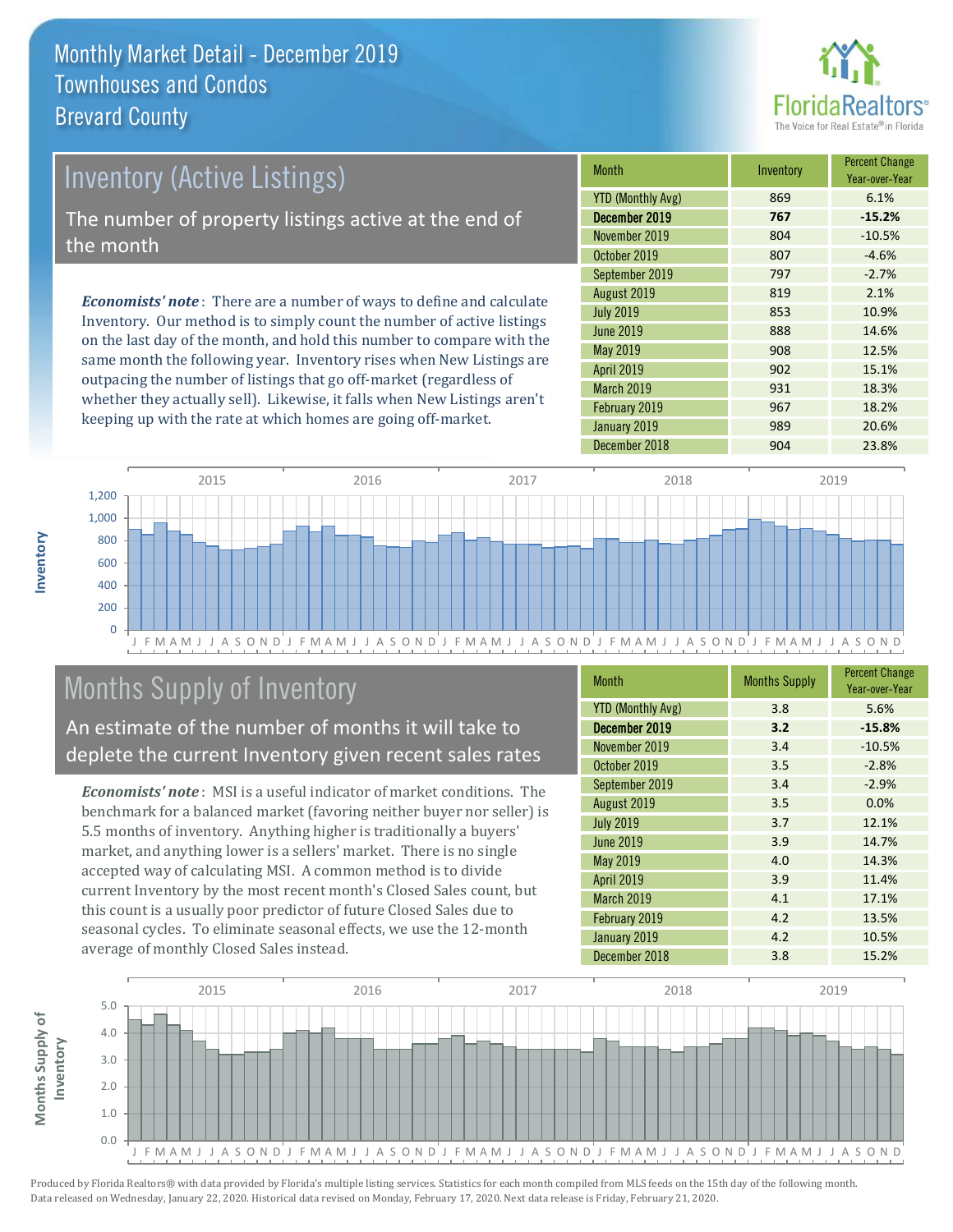than changes from one month to the next.



Year-over-Year

#### *Economists' note:* Closed Sales are one of the simplest—yet most important—indicators for the residential real estate market. When comparing Closed Sales across markets of different sizes, we recommend comparing the percent changes in sales rather than the number of sales. Closed Sales (and many other market metrics) are affected by seasonal cycles, so actual trends are more accurately represented by year-over-year changes (i.e. comparing a month's sales to the amount of sales in the same month in the previous year), rather \$100,000 - \$149,999 48 50.0% Sale Price Closed Sales Percent Change Less than \$50,000 0 0 -100.0%  $$50,000 - $99,999$  35 -2.8% Closed Sales by Sale Price The number of sales transactions which closed during the month

\$1,000,000 or more 1 N/A \$250,000 - \$299,999 25 47.1%  $$300,000 - $399,999$  22 -8.3% \$400,000 - \$599,999 22 57.1% \$600,000 - \$999,999 10 400.0% \$150,000 - \$199,999 52 36.8% \$200,000 - \$249,999 37 37.0%



## Median Time to Contract by Sale Price The median number of days between the listing date and contract date for all Closed Sales during the month

*Economists' note* : Like Time to Sale, Time to Contract is a measure of the length of the home selling process calculated for sales which closed during the month. The difference is that Time to Contract measures the number of days between the initial listing of a property and the signing of the contract which eventually led to the closing of the sale. When the gap between Median Time to Contract and Median Time to Sale grows, it is usually a sign of longer closing times and/or declining numbers of cash sales.

| <b>Sale Price</b>     | <b>Median Time to</b><br>Contract | <b>Percent Change</b><br>Year-over-Year |
|-----------------------|-----------------------------------|-----------------------------------------|
| Less than \$50,000    | (No Sales)                        | N/A                                     |
| $$50,000 - $99,999$   | 17 Days                           | 41.7%                                   |
| \$100,000 - \$149,999 | 29 Days                           | $-14.7%$                                |
| $$150,000 - $199,999$ | 30 Days                           | $-37.5%$                                |
| \$200,000 - \$249,999 | 22 Days                           | $-26.7%$                                |
| \$250,000 - \$299,999 | 69 Days                           | $-43.4%$                                |
| \$300,000 - \$399,999 | 130 Days                          | 73.3%                                   |
| \$400,000 - \$599,999 | 50 Days                           | $-23.1%$                                |
| \$600,000 - \$999,999 | 133 Days                          | 786.7%                                  |
| \$1,000,000 or more   | 36 Days                           | N/A                                     |

# **Median Time to Contract Median Time to Contract**

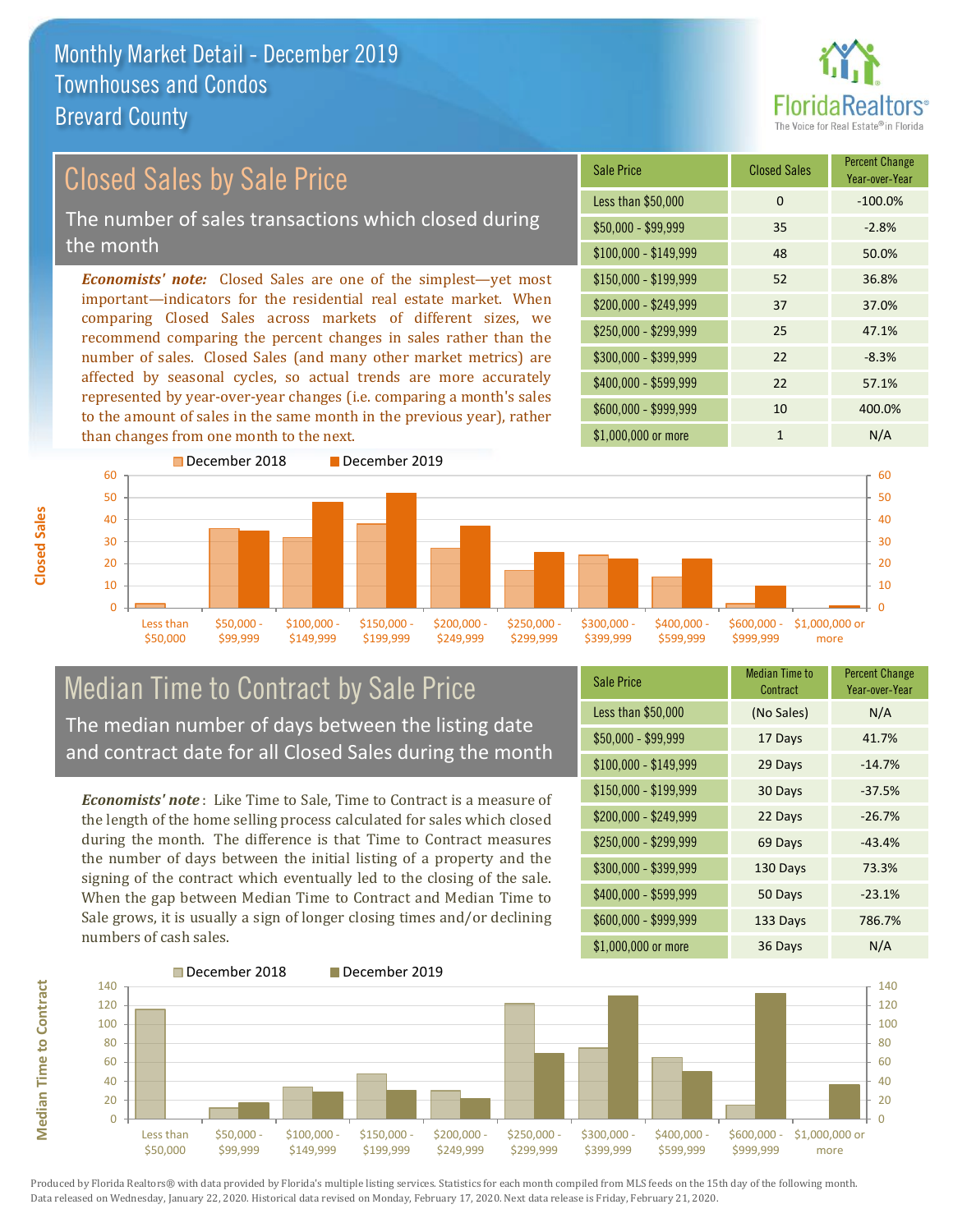

# New Listings by Initial Listing Price

The number of properties put onto the market during the month

*Economists' note:* New Listings tend to rise in delayed response to increasing prices, so they are often seen as a lagging indicator of market health. As prices rise, potential sellers raise their estimations of value—and in the most recent cycle, rising prices have freed up many potential sellers who were previously underwater on their mortgages. Note that in our calculations, we take care to not include properties that were recently taken off the market and quickly relisted, since these are not really *new* listings.





**Inventory**



## Inventory by Current Listing Price The number of property listings active at the end of the month

*Economists' note* : There are a number of ways to define and calculate Inventory. Our method is to simply count the number of active listings on the last day of the month, and hold this number to compare with the same month the following year. Inventory rises when New Listings are outpacing the number of listings that go off-market (regardless of whether they actually sell). Likewise, it falls when New Listings aren't keeping up with the rate at which homes are going off-market.

| <b>Current Listing Price</b> | Inventory | <b>Percent Change</b><br>Year-over-Year |
|------------------------------|-----------|-----------------------------------------|
| Less than \$50,000           | 0         | $-100.0%$                               |
| $$50,000 - $99,999$          | 48        | $-25.0%$                                |
| $$100,000 - $149,999$        | 101       | $-23.5%$                                |
| $$150,000 - $199,999$        | 103       | $-24.3%$                                |
| \$200,000 - \$249,999        | 66        | $-22.4%$                                |
| \$250,000 - \$299,999        | 78        | $-9.3%$                                 |
| \$300,000 - \$399,999        | 128       | $-26.4%$                                |
| \$400,000 - \$599,999        | 143       | 7.5%                                    |
| \$600,000 - \$999,999        | 72        | 7.5%                                    |
| \$1,000,000 or more          | 28        | 64.7%                                   |